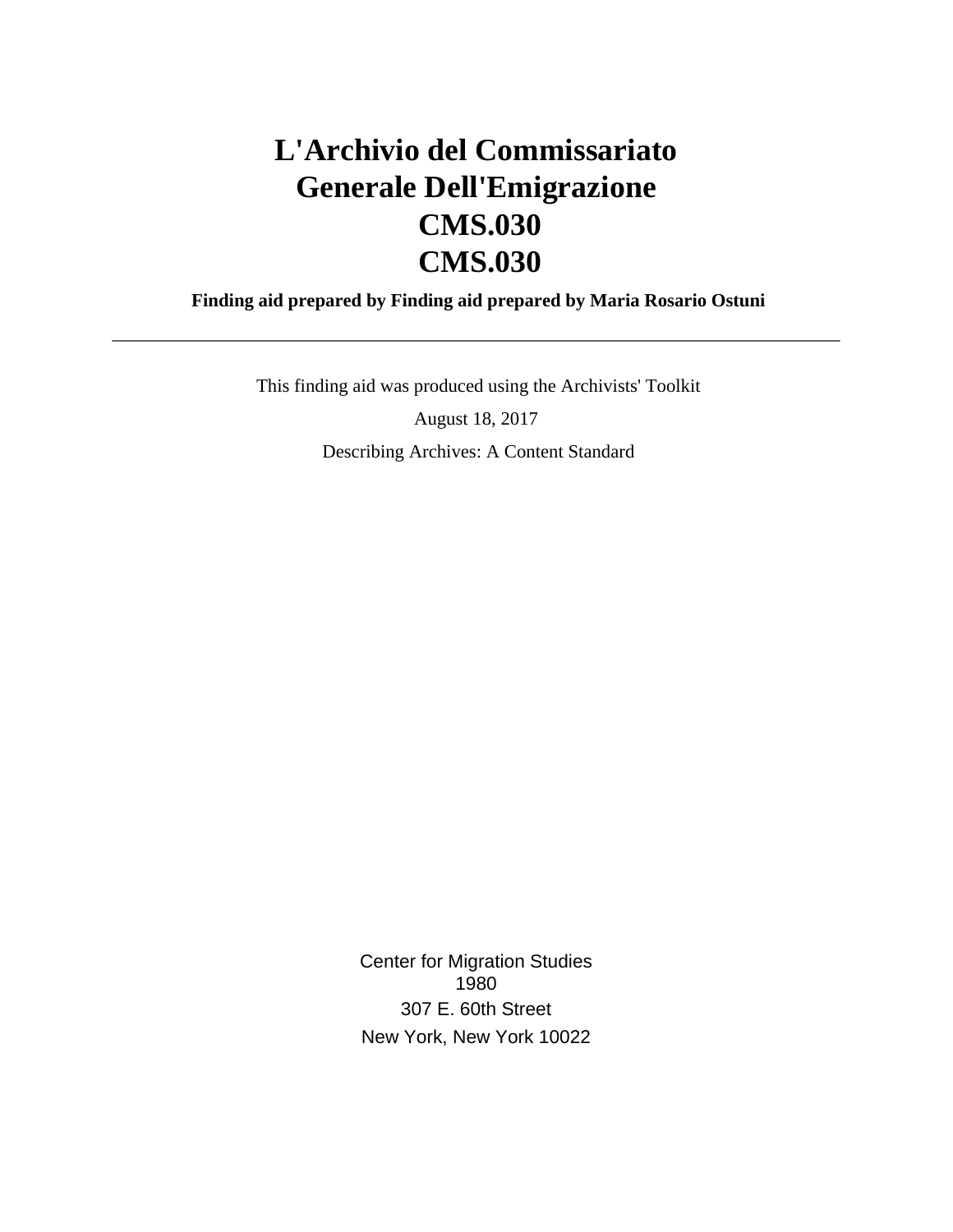# **Table of Contents**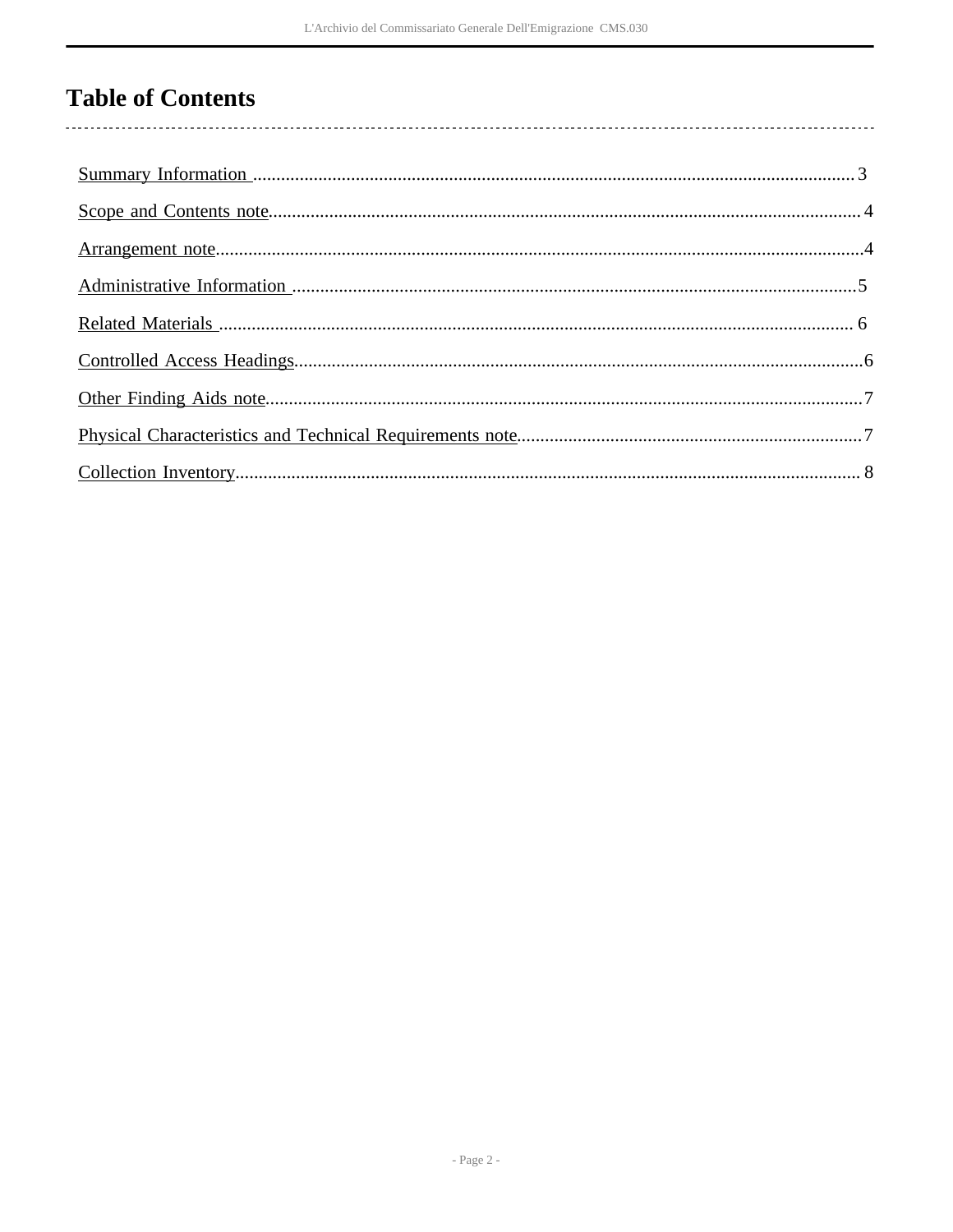# <span id="page-2-0"></span>**Summary Information**

| <b>Repository</b>    | <b>Center for Migration Studies</b>                                                                                                                         |
|----------------------|-------------------------------------------------------------------------------------------------------------------------------------------------------------|
| <b>Title</b>         | L'Archivio del Commissariato Generale dell'Emigrazione                                                                                                      |
| <b>Date</b>          | 1901-1927                                                                                                                                                   |
| <b>Extent</b>        | 1.0 Linear feet                                                                                                                                             |
| <b>Location note</b> | CMS.030 is housed within CMS.110 at the Center for Migration Studies,<br>307 East 60th Street, Third Floor, New York, New York 10022.                       |
| Language             | Italian                                                                                                                                                     |
| <b>Abstract</b>      | CMS.030 contains a microfilm copy of the records of the Italian Foreign<br>Ministry's Commissariato Generale dell'Emigrazione, active from 1901 to<br>1927. |

### **Preferred Citation note**

Center for Migration Studies of New York; Commissariato Generale Dell'Emigrazione Microfilm Collection (CMS.030); Reel, Box, Folder.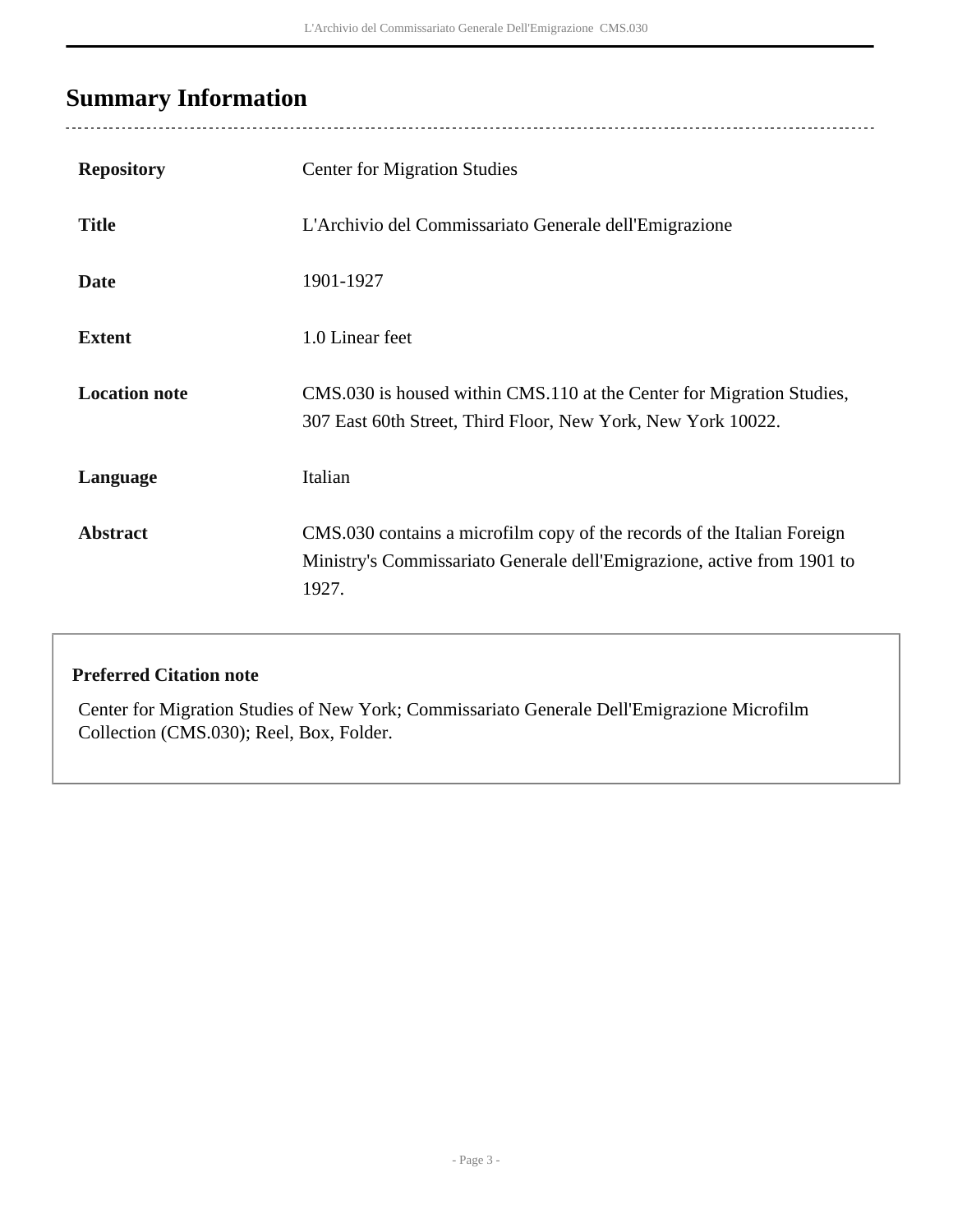## <span id="page-3-0"></span>**Scope and Contents note**

CMS.030 contains microfilm copies of the documents of the Italian Foreign Ministry's Commissariato Generale dell'Emigrazione, active from its establishment by the Italian government in 1901 to its suppression by Mussolini in 1927.

The Commissariato's original mandate was to oversee the emigration process. A hierarchy of secretaries, inspectors, and prefects sent and received correspondence and researched and distributed reports on topics related to emigration. The colleciton is particularly strong on the subjects of legislation, conditions aboard ships and railroads and in the places where Italians waited for transport, and relations with other governmental and non-governmental agencies that dealt with emigration such as the Chamber of Deputies and banks. Besides the coverage of the Italian government's interest in emigration the documents provide information on the countries where the Italians went, such as Argentina, Brazil, Canada and the United States. Information about these countries includes details of their governments' immigration laws.

The documents form a narrative history of the Commissariato Generale Dell'Emigrazione. Until World War I, the Commissariato facilitated emigration. It published a "Bollettino dell'emigrazione" that provided prospective migrants with information that enabled them to plan their journeys. It advocated for legislation to regulate the transportation and other facilities serving migrants. World War I disrupted the Commissariato's work, even leading to the suspension of the "Bollettineo dell'emigrazione" in 1918. Mussolini's coming to power in 1922 led to change in the politics of emigration and the demise of the Commissariato.

The collection also documents the Commissiariato's internal workings. Some of this documentation is implicit in the memorandums and correpondence that indicate who reported to whom and what they reported about. Some of it is explicit; there are folders that deal with specific personnel and their work with the organization. Altogether, CMS.030 is a rich resource for Italian migration, from the moment the migrants purchased their travel tickets to their settlement in their new homes.

### <span id="page-3-1"></span>**Arrangement note**

The Commissariato Generale dell'lEmigrazione maintained its records in file folders; the exact order is unclear. Upon the agency's suppression of the agency, the file folders were transferred to the archives of the Ministry of Foreign Affairs and at that point probably put into "buste," or envelopes that could contain several files. CMS, in collaboration with its sister institution, Centro Studio Emigrazaione-Roma, had the files microfilmed, creating 18 reels, with a back-up copy of each, 36 reels in total. CMS maintained these reels in a cabinet with all other microfilm it owned. When CMS moved to its 60th Street location, these various microfilms were brought together as one collection, making CMS.030 part of CMS.110. Thus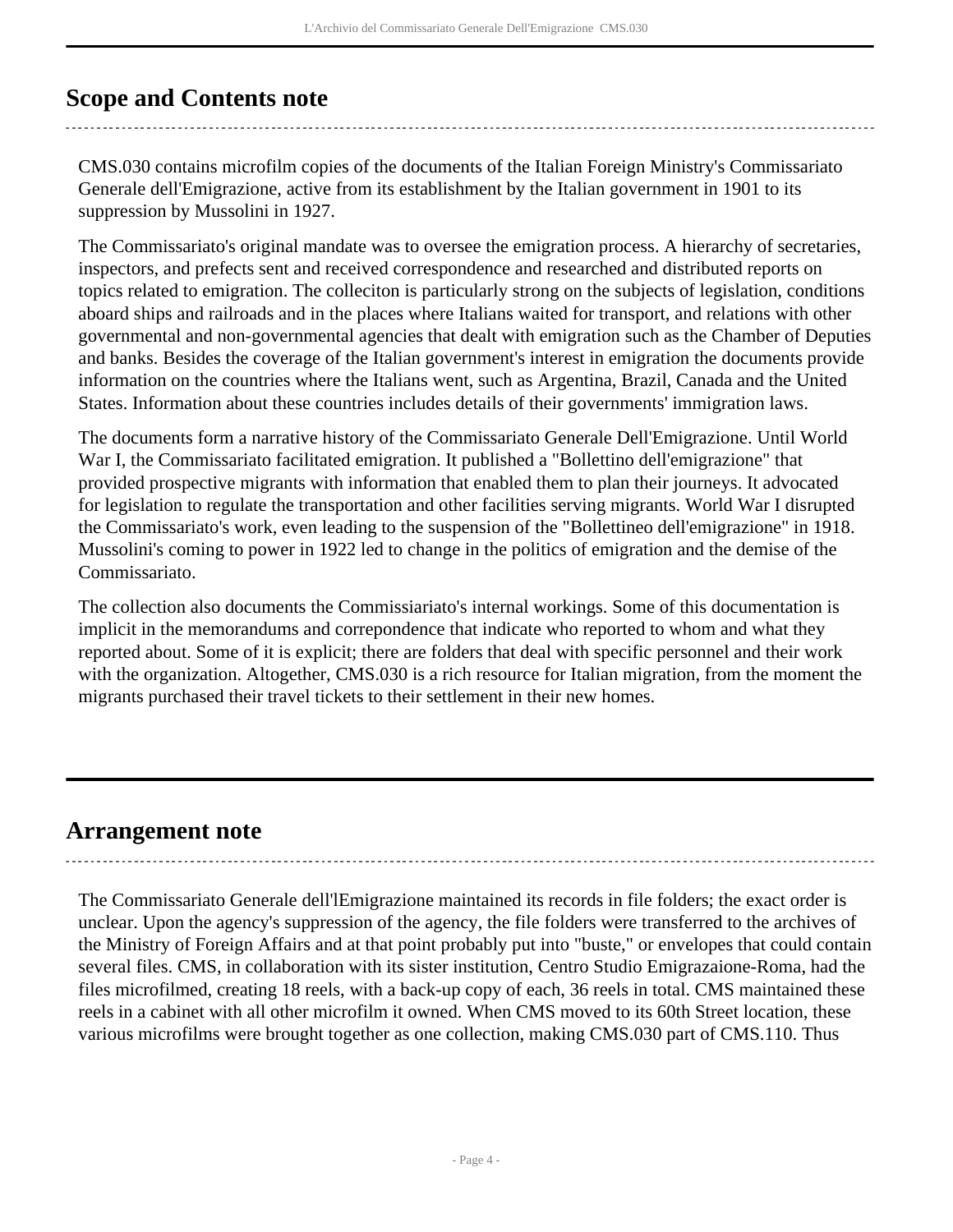each reel has two numbers, one for the stand-alone CMS.030 Commissariato Generale Dell'Emigrazione and one for the aggregated CMS.110 Microforms Collection. The following list indicates which reel in CMS.030 correspondence which reel in CMS.110

- CMS.030 Reel 1 = CMS. 110, Box 45, Reels 805 and 806
- CMS.030 Reel  $2 =$  CMS. 110, Box 45, Reels 807 and 808
- CMS.030 Reel  $3 =$  CMS. 110, Box 45, Reels 809 and 810
- CMS.030 Reel 4 = CMS. 110, Box 45, Reels 811 and 812
- CMS.030 Reel  $5 =$  CMS. 110, Box 45, Reels 813 and 814
- CMS.030 Reel  $6 = CMS. 110$ , Box 45 and 46, Reels 815 and 816
- CMS.030 Reel  $7 =$  CMS. 110, Box 46, Reels 817 and 818
- CMS.030 Reel  $8 =$  CMS. 110, Box 46, Reels 819 and 820
- CMS.030 Reel  $9 = CMS.110$ , Box 46, Reels 821 and 822
- CMS.030 Reel  $10 =$  CMS. 110, Box 46, Reels 823 and 824
- CMS.030 Reel  $11 =$  CMS. 110, Box 46, Reels 825 and 826
- CMS.030 Reel  $12 =$  CMS. 110, Box 46, Reels 827 and 828
- CMS.030 Reel 13 = CMS. 110, Box 46, Reels 829 and 830
- CMS.030 Reel 14 = CMS. 110, Box 46, Reels 831 and 832
- CMS.030 Reel  $15 =$ CMS. 110, Box 46, Reels 833 and 834
- CMS.030 Reel  $16 = CMS. 110$ , Box 46, Reels 835 and 836
- CMS.030 Reel 17 = CMS. 110, Box 46, Reels 837 and 838
- CMS.030 Reel  $18 =$  CMS. 110, Box 46, Reels 839 and 840

## <span id="page-4-0"></span>**Administrative Information**

#### **Publication Information**

Center for Migration Studies 1980

#### **Conditions Governing Access note**

Open to researchers by appointment.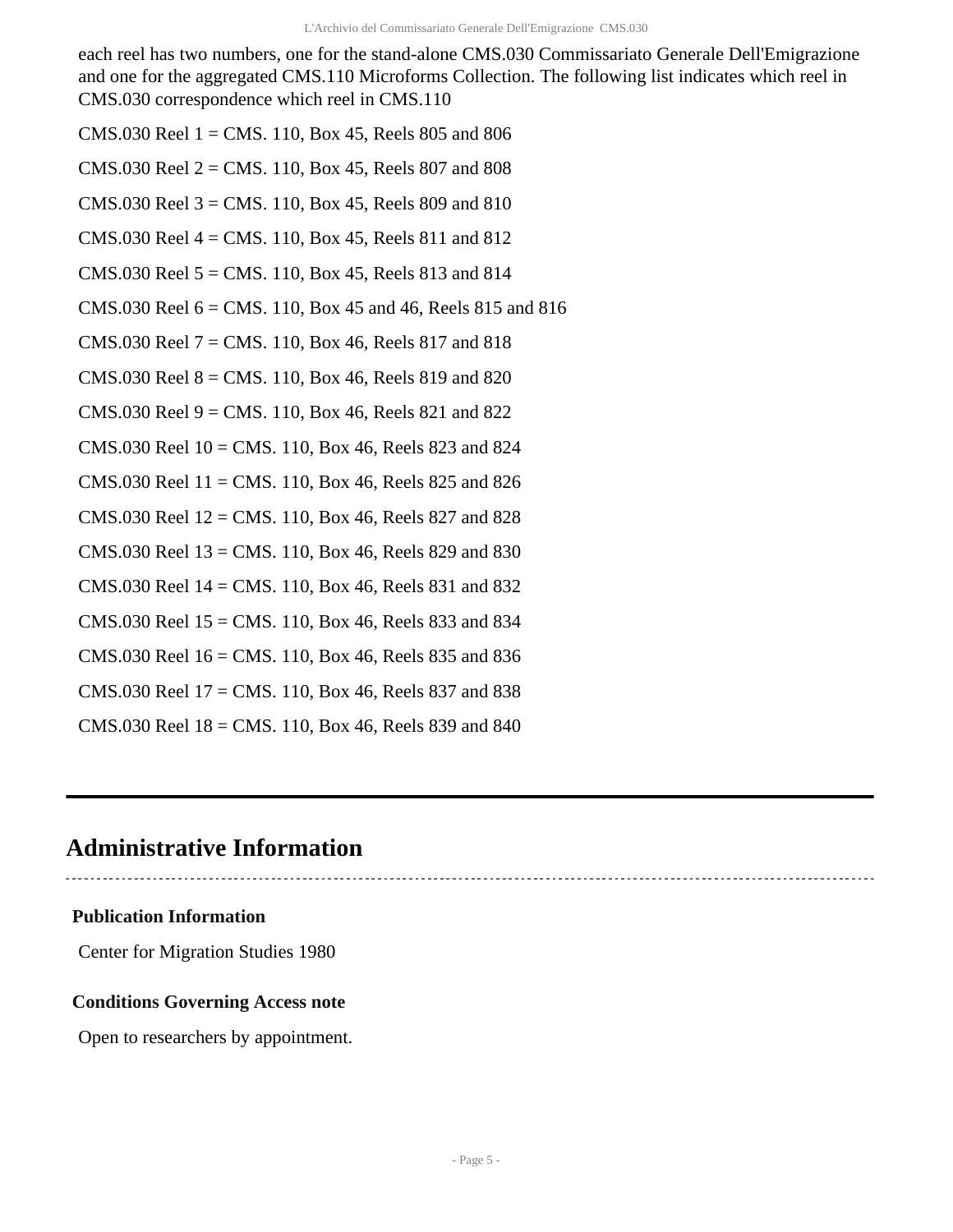#### **Conditions Governing Use note**

Copyright may be held by the Republic of Italy, its Ministry of Foreign Affairs, or othre agencies. It is incumbent upon the researcher to clear coyrights before publication.

#### **Immediate Source of Acquisition note**

The Center for Migration Studies acquired microfilm copies files in the archives of the Republic of Italy as part of a collaboration with its sister institution, Centro Studio Emigrazione-Roma.

#### **Processing Information note**

Maria Rosario Ostuni completed the finding aid for CMS. 030 in 1980. In 2017 Colleen Keating imputted the finding aid into Archivist Toolkit using the rules in "Descirbing Archives: A Content Standard."

#### **Existence and Location of Originals note**

The original copies of the items in CMS.030 are in the archives of the Ministero degli Affari Esteri.

### <span id="page-5-0"></span>**Related Materials**

#### **Related Archival Materials note**

CMS.034 continues the files of the Commissariato Generale Dell'Emigrazione and includes the files of the Direzione Generale degli Italiani allEstero, the Commissariato's successor agency.

### <span id="page-5-1"></span>**Controlled Access Headings**

**Subject(s)**

• Italy |x Emigration and immigration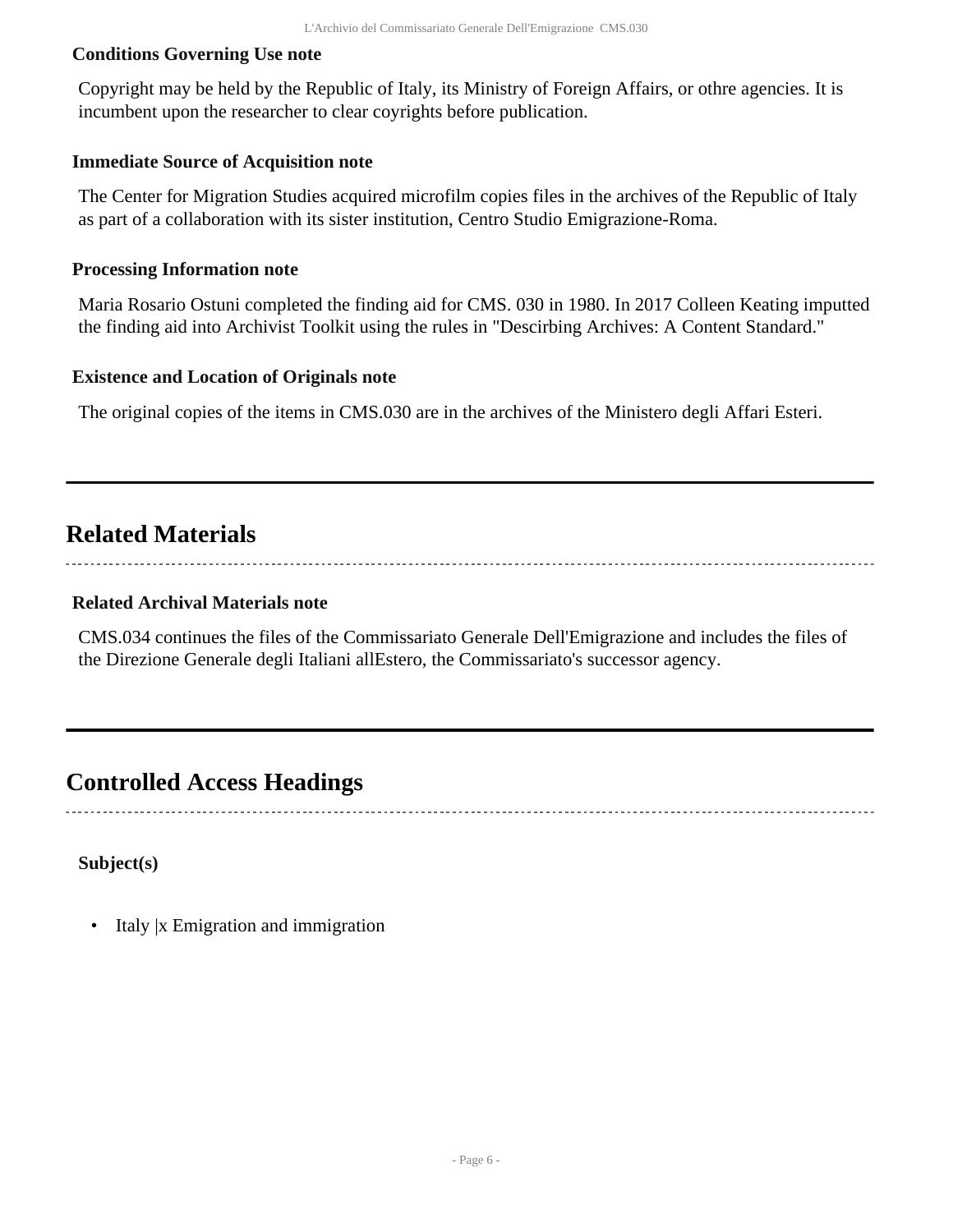-----------------------

# <span id="page-6-0"></span>**Other Finding Aids note**

The original inventory is available in print upon request.

# <span id="page-6-1"></span>**Physical Characteristics and Technical Requirements note**

CMS.030 requires use of a microform reader, which is available at CMS.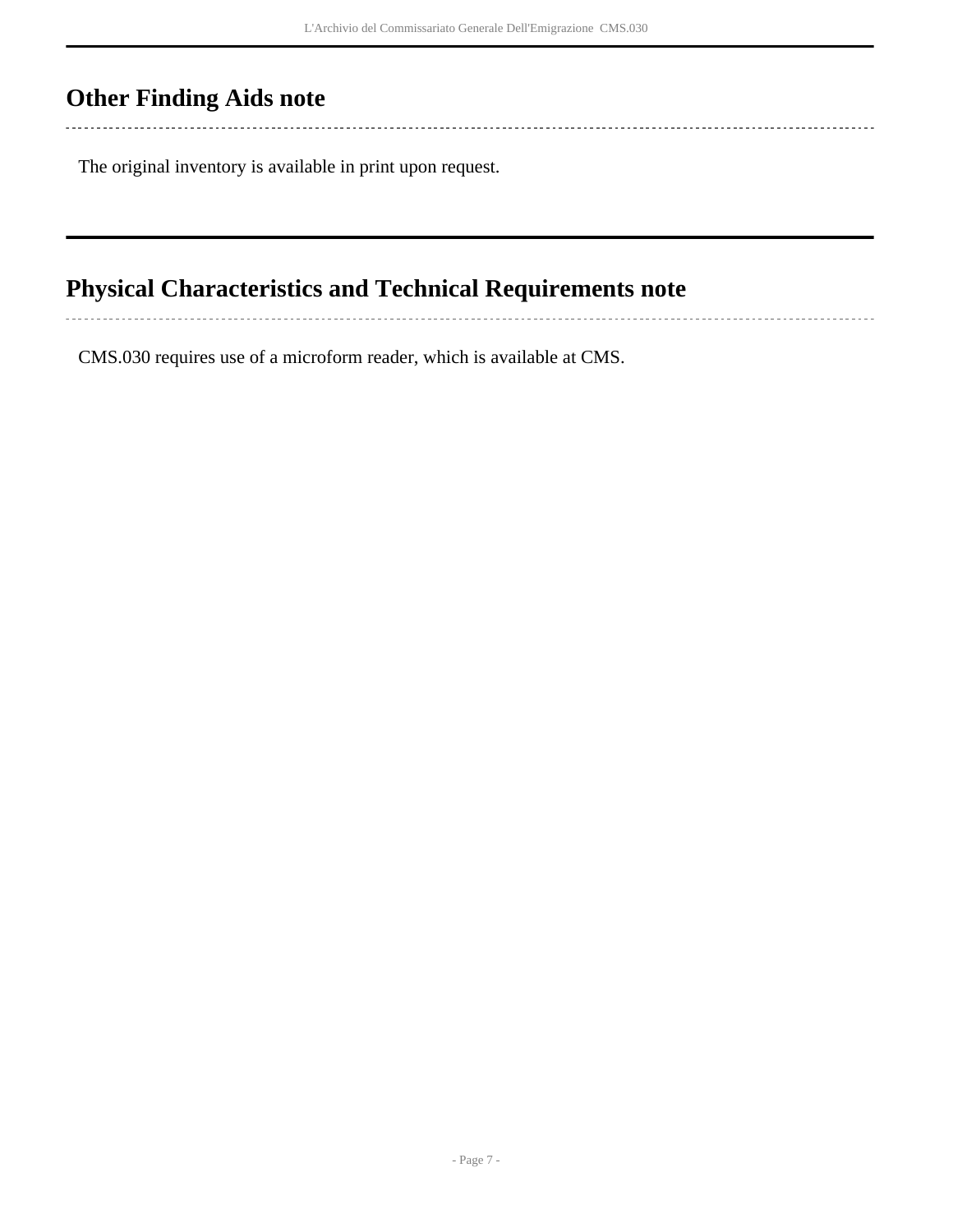# <span id="page-7-0"></span>**Collection Inventory**

|                                                                                                                                                           | <b>Reel</b>  | <b>Box</b>     | <b>Folder</b>  |
|-----------------------------------------------------------------------------------------------------------------------------------------------------------|--------------|----------------|----------------|
| Consiglio Superiore dell'emigrazione 1920-1923                                                                                                            | $\mathbf{1}$ | $\mathbf{1}$   | $\mathbf{1}$   |
| Rapporti del CGE col ministero della Marina circa i servizi<br>dell'emigrazione e passaggio di alcuni servizi del CGE alla<br>marina mercantile 1907-1923 | $\mathbf{1}$ | $\mathbf{1}$   | $\overline{2}$ |
| Riassetto organico dei servizi del CGE 1919                                                                                                               | 1            | $\mathbf{1}$   | $\overline{3}$ |
| Assegnazione del "corriere" al CGE da parte degli uffici del<br><b>MAE 1918</b>                                                                           | $\mathbf{1}$ | $\mathbf{1}$   | $\overline{4}$ |
| Provvedimenti riguardanti il CGE 1919                                                                                                                     | $\mathbf{1}$ | $\mathbf{1}$   | 5              |
| Proposte al Senato per l'unione del CGE al ministero del<br>Lavoro 1921                                                                                   | $\mathbf{1}$ | $\mathbf{1}$   | 6              |
| Attualita' del CGE. Plausi per l'opera svolta. 25 anniversario<br>della fondazione del CGE 1926-1927                                                      | $\mathbf{1}$ | $\mathbf{1}$   | $\tau$         |
| Studi e progetti vari per modificazioni alla legge e al<br>regolamento sull'emigrazione 1903-1909                                                         | $\mathbf{1}$ | $\overline{2}$ | $\mathbf{1}$   |
| Proposte per la riforma del regolamento 1907-1911                                                                                                         | $\mathbf{1}$ | $\overline{2}$ | $\overline{2}$ |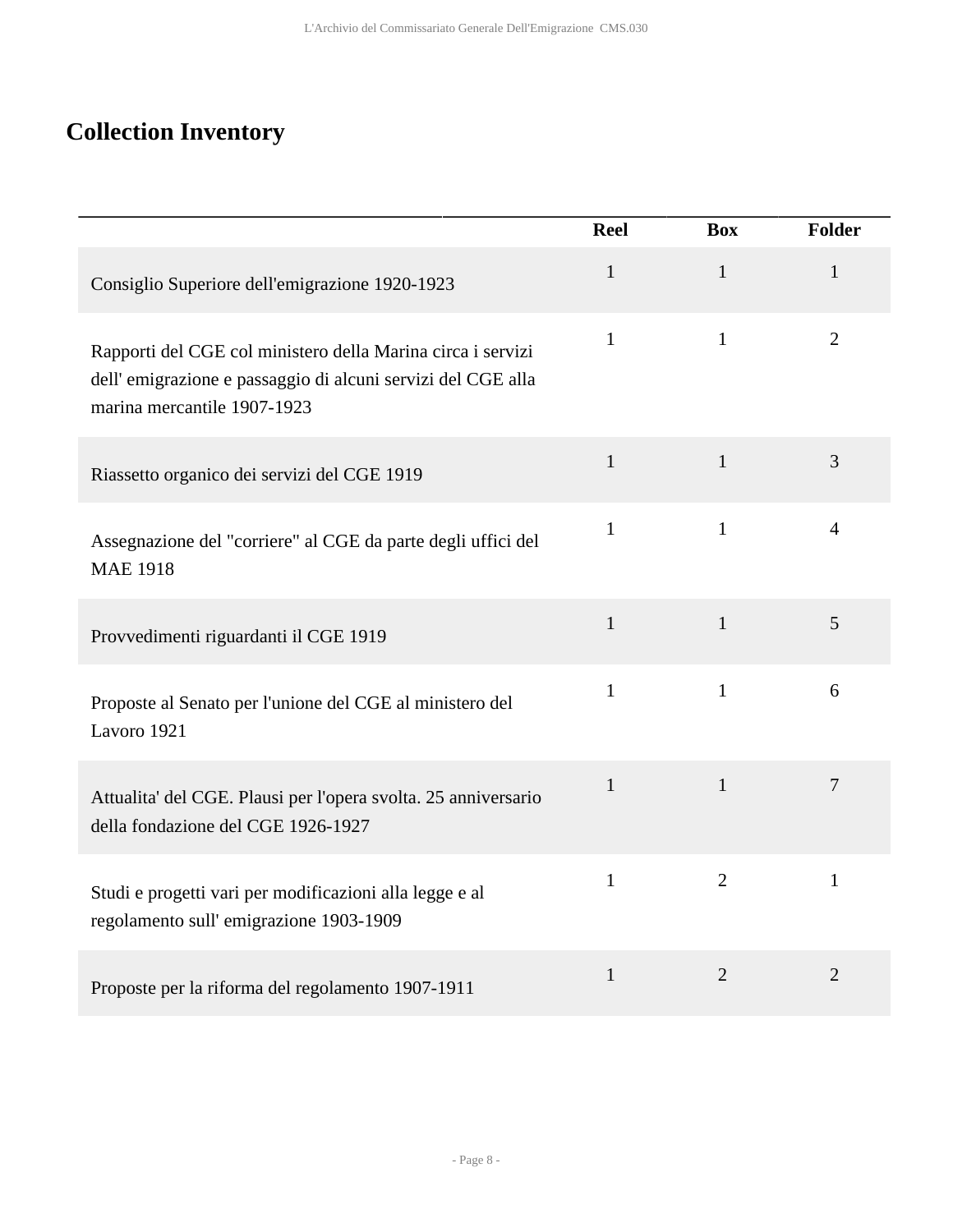| Decreti di nomina della Commissione per la riforma del<br>regolamento sull'emigrazione 1910-1911, 1913                                                                                                    | 1              | $\overline{2}$ | 3              |
|-----------------------------------------------------------------------------------------------------------------------------------------------------------------------------------------------------------|----------------|----------------|----------------|
| Proposte di riformadel regolamento 1901-1905, 1910                                                                                                                                                        | $\mathbf{1}$   | $\overline{2}$ | $\overline{4}$ |
| Modificazioni alla legge del 31.1.1901, n. 23, sull'<br>emigrazione 1905-1906                                                                                                                             | $\overline{2}$ | 3              | $\mathbf{1}$   |
| Proposte di riforma al regolamento 1910 (con documenti di<br>anni precedenti)                                                                                                                             | $\overline{2}$ | 3              | $\overline{2}$ |
| Proposte di riforma del regolamento 1910 (con documenti<br>di anni precedenti)                                                                                                                            | $\overline{2}$ | $\overline{4}$ | 1              |
| Commissione incaricata di preparare lo schema di<br>regolamen to per l'applicazione delle norme contenute nel<br>Testo Unico delle leggi sull'emigrazione 1921-1924 (con<br>documenti di anni precedenti) | 3              | 5              | 1              |
| Legge 17. VII. 1910, n. 538. Provvedimenti reguardanti<br>l'emigrazione 1910, 1907                                                                                                                        | 3              | 5              | $\overline{2}$ |
| Relazione e schema di disegno di legge per la riforma delle<br>giurisdizioni speciali in materia di emigrazione 1910                                                                                      | 3              | 6              | 1              |
| Progetto di legge sulla tutela giurdica degli emigraanti.<br>Commissione per la riforma della giurisdizione in materia<br>di emigrazione 1913, 1926                                                       | 3              | 6              | $\overline{2}$ |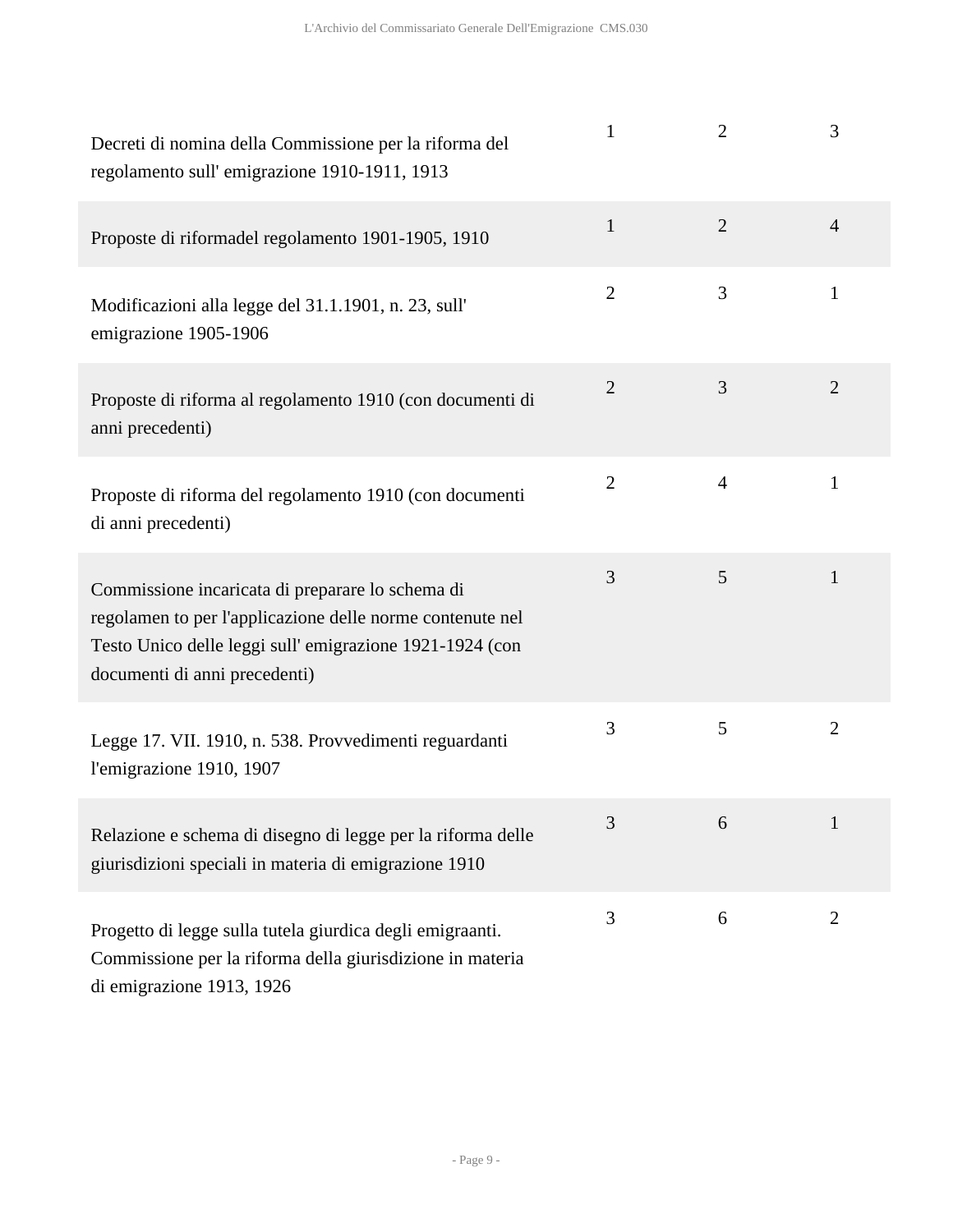| Verbali della Commissione incaricata di compliare il<br>regolamento per l'esecusione delle legge 31.1.1901 sull'<br>emigrazione Marzo 1901          | $\overline{4}$ | 7              | 1              |
|-----------------------------------------------------------------------------------------------------------------------------------------------------|----------------|----------------|----------------|
| Disposizioni della legge sull'emigrazione (Testo Unico) ed<br>articoli del regolamento corrispondenti. Testo Unico della<br>legge sull'emigrazione. | $\overline{4}$ | $\tau$         | $\overline{2}$ |
| Proposte per la riforma del Testo Unico della legge sulla<br>emigrazione 1927                                                                       | $\overline{4}$ | $\overline{7}$ | 3              |
| Inchiesta sul CGE 1913-1917                                                                                                                         | $\overline{4}$ | 8              | $\mathbf{1}$   |
| Materia circa gli addebiti al CGE 1917 (con precedenti dal<br>1915)                                                                                 | $\overline{4}$ | 8              | $\overline{2}$ |
| Inchieste o relazioni sui servizi del CGE 1915-1923                                                                                                 | $\overline{4}$ | 8              | 3              |
| Affari generali del personale del CGE (1901) 1902-1914                                                                                              | 5              | 9              | $\mathbf{1}$   |
| Personale di servizio del CGE (Affari generali<br>1901) 1901-1920                                                                                   | 5              | 9              | $\overline{2}$ |
| Affari generali del personlae. Mescellanea 1901-1914                                                                                                | 5              | 9              | 3              |
| Gratificazioni e compensi stradinari al<br>personale 1908-1913                                                                                      | 5              | 10             | $\mathbf{1}$   |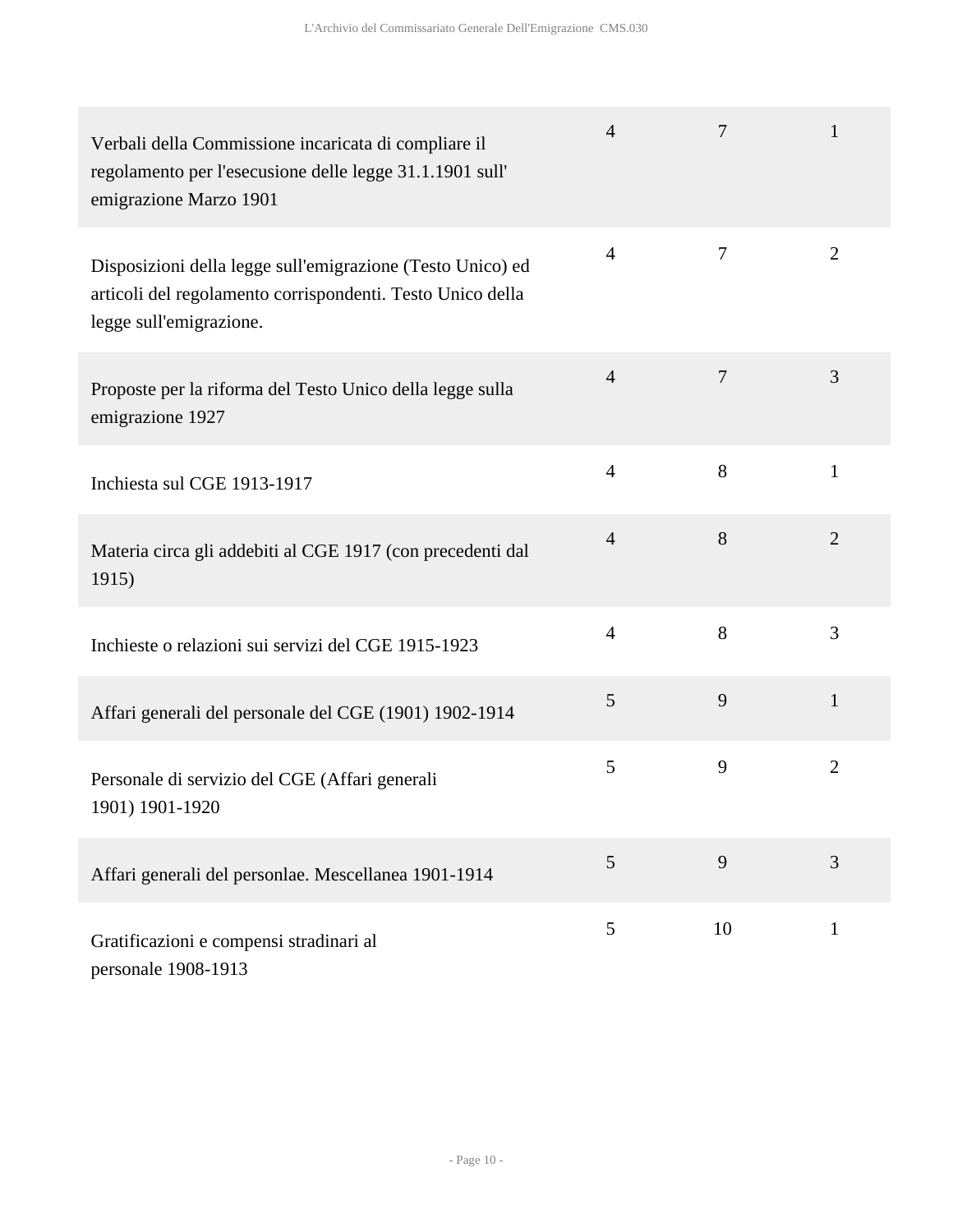| Affari generali dle personale addetto al<br>Commissariato 1915-1918                                          | 5 | 10 | $\overline{2}$ |
|--------------------------------------------------------------------------------------------------------------|---|----|----------------|
| Personale degli uffici all'estero in servizio militare 1916                                                  | 5 | 10 | 3              |
| Domande e documenti presentati dal personale avventizio<br>alla Commissione per riduzione del personale 1918 | 5 | 10 | $\overline{4}$ |
| Affari generali del personale 1919                                                                           | 5 | 10 | 5              |
| Affari generali del personale del CGE 1920 (con precedenti<br>del 1919)                                      | 6 | 11 | $\mathbf{1}$   |
| Affari generali del perosnali del CGE 1921                                                                   | 6 | 11 | $\overline{2}$ |
| Affari generali del personale del CGE 1922 (con<br>precedenti)                                               | 6 | 11 | 3              |
| Affari generali del personale del CGE 1923 (con precedenti<br>dal 1921)                                      | 6 | 12 | $\mathbf{1}$   |
| Affari generali del personale del CGE 1924                                                                   | 6 | 12 | 2              |
| Affari generali del personale del CGE 1926 (con precedenti<br>del 1916-1917)                                 | 6 | 12 | 3              |
| Attuazione del ruolo organico del CGE allegato alla legge<br>del 17. VII. 1910, n. 538 1910-1911             | 6 | 13 | $\mathbf{1}$   |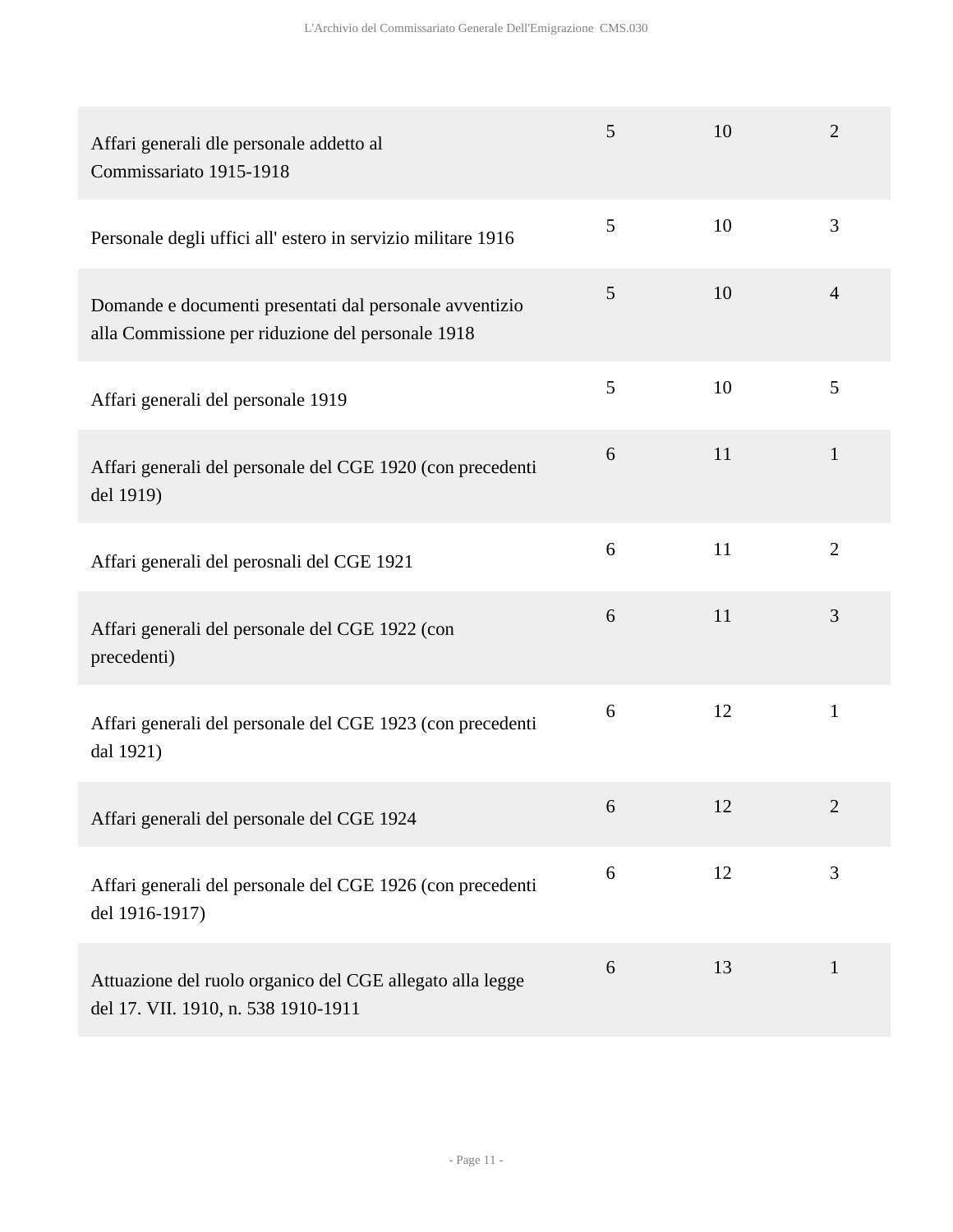| Regolamento per il personale del CGE approvato con R. D.<br>6. III. 1913, n. 849 1913-1918                                           | 6                | 13 | $\overline{2}$ |
|--------------------------------------------------------------------------------------------------------------------------------------|------------------|----|----------------|
| Pensioni. Regolamente per le pensioni degli impiegati del<br>CGE 1915-1922                                                           | 6                | 13 | 3              |
| Addetti dell'emigrazione all'estero 1904-1914                                                                                        | $\boldsymbol{7}$ | 14 | $\mathbf{1}$   |
| Ispettori viaggianti all'estero 1904-1905, 1906-1913                                                                                 | $\overline{7}$   | 14 | $\overline{2}$ |
| Funzionari ed agenti di Pubblica Sicurezza addetti<br>agli ispettorati di emigrazione. Movimento. Prospetti<br>informativi 1902-1911 | $\boldsymbol{7}$ | 15 | $\mathbf{1}$   |
| [Noli per il trasporto di emigranti] 1907                                                                                            | 8                | 16 | $\mathbf{1}$   |
| Costituzione degli ispettorati di emigrazione nei porti<br>d'imbarco. Nomina dei funzionari 1901                                     | 8                | 16 | $\overline{2}$ |
| Ispettorato in Bari 1918                                                                                                             | 8                | 16 | 3              |
| [Ispettorato in Fiume] 1924                                                                                                          | $8\,$            | 16 | 4              |
| Ispettorato in Genova 1901 [-1919]                                                                                                   | 8                | 16 | 5              |
| Ispettorato in Napoli 1901 [-1919]                                                                                                   | 8                | 17 | $\mathbf{1}$   |
| Ispettorato in Messina 1901-1919                                                                                                     | 9                | 18 | $\mathbf{1}$   |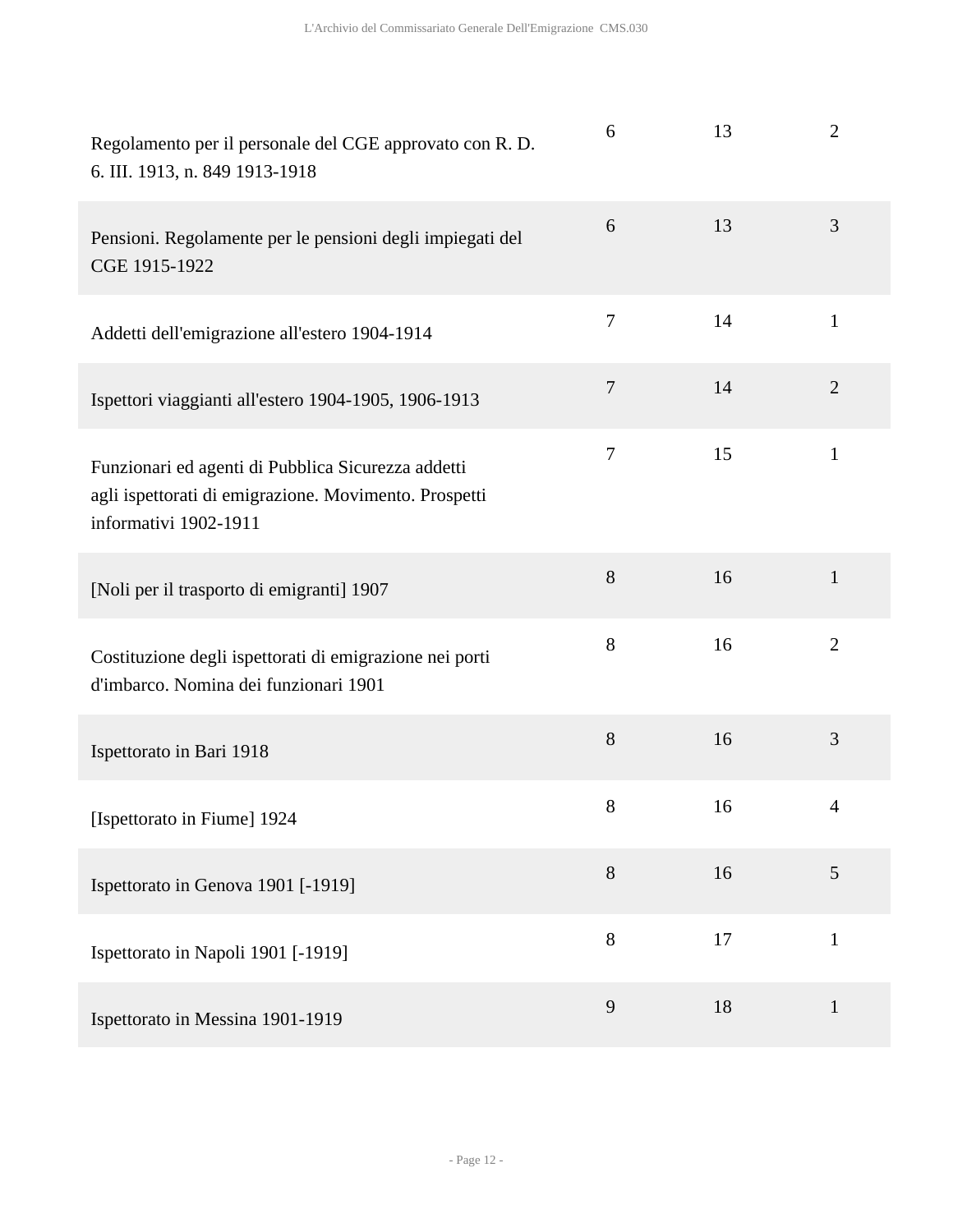| Casa degli emigranti in Napoli 1911-1919                                        | 9  | 18 | $\overline{2}$ |
|---------------------------------------------------------------------------------|----|----|----------------|
| Ufficio dell'emigrazione in Milano 1911-1919                                    | 9  | 19 | $\mathbf{1}$   |
| Ispettorato nel porto di Palermo 1901-1919                                      | 9  | 20 | $\mathbf{1}$   |
| Ufficio dell'emigrazione in Trento 1923                                         | 9  | 20 | $\overline{2}$ |
| Ispettorato regionale in Varese 1920-1921                                       | 9  | 20 | 3              |
| Posti di concentramento per militari espatriandi 1919                           | 9  | 20 | $\overline{4}$ |
| Servizio di corrispondenza del CGE presso il consolato di<br>Briey [1914-] 1925 | 10 | 21 | $\mathbf{1}$   |
| Uficio dell'emigrazione in Colonia 1913-1922                                    | 10 | 21 | $\overline{2}$ |
| Servizio di correspondenza in Ginevra 1924-1927 [con<br>precedenti del 1923]    | 10 | 21 | 3              |
| Ufficio dell'emigraizone in Lucerna 1913-1922                                   | 10 | 21 | $\overline{4}$ |
| Servizio di corrispondenza in Metz 1925-1926                                    | 10 | 21 | 5              |
| Servizio di corrispondenza in Reims 1922-1926                                   | 10 | 21 | 6              |
| Servizio di corrispondenza in Strasburgo 1922-1925<br>$[-1927]$                 | 10 | 21 | 7              |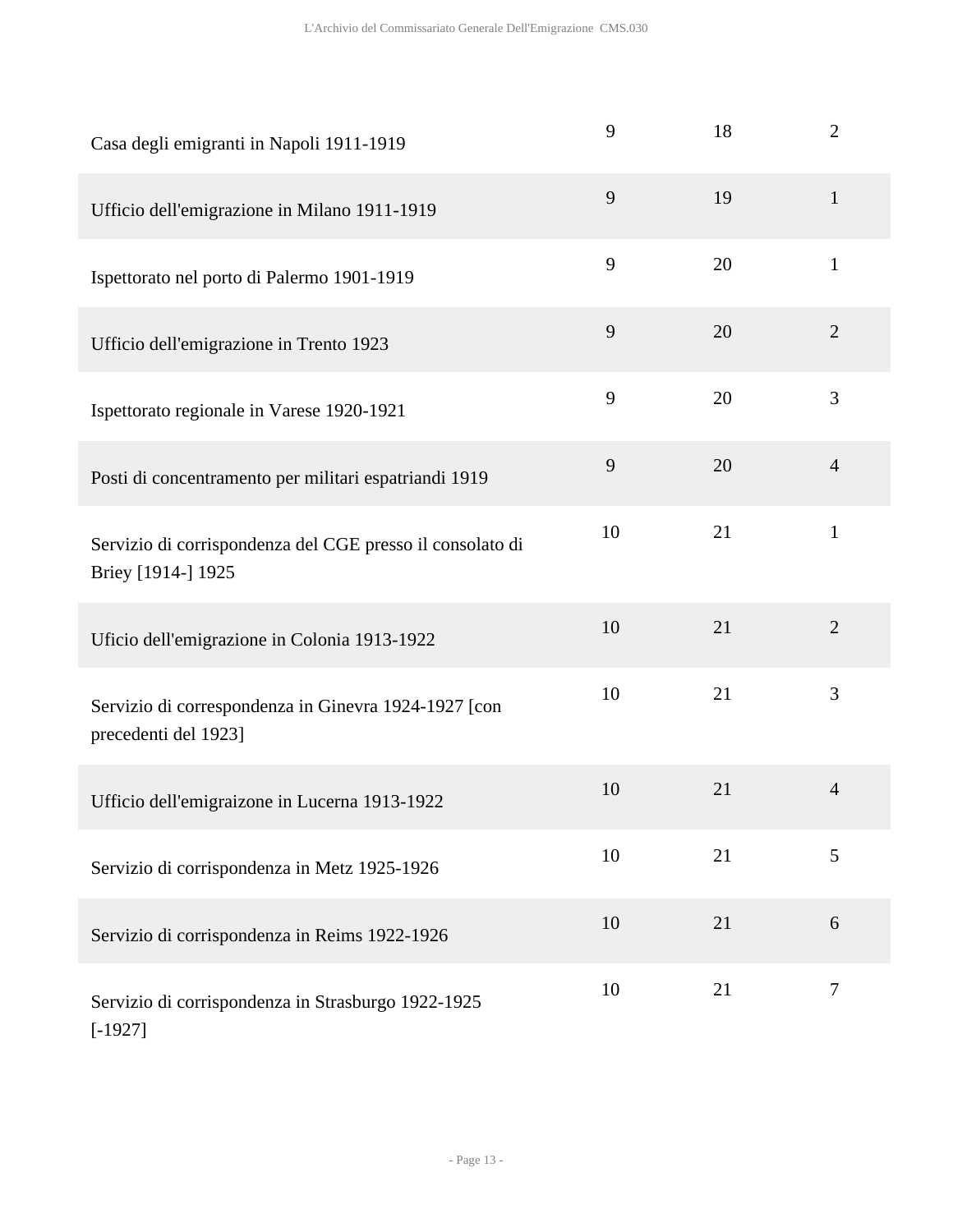| Ufficio internazionale dell lavoro. Ginevra 1921-1926<br>$[-1927]$                                                                            | 10 | 22 | 1              |
|-----------------------------------------------------------------------------------------------------------------------------------------------|----|----|----------------|
| Ricorso del dr. Buonanno contro la nomina dei sigg.<br>Coletti, Labriola, Tomezzoli ad ispettori viaggianti della<br>emigrazione 1904 [-1906] | 11 | 23 | $\mathbf{1}$   |
| Ricorso del prof. Michele Anzalone 1914[-1915]                                                                                                | 11 | 23 | $\overline{2}$ |
| Ricorso dei sigg. Alfredo Benacchio e Vincenzo<br>Tasco 1917-1923 [con precedenti dal 1913]                                                   | 11 | 23 | 3              |
| Ricorso del sig. Carmine Albano per revoca della licenza di<br>esercizio per locande di emigranti 1916 [con precedenti dal<br>1913]           | 11 | 23 | $\overline{4}$ |
| Interrogazioni alla Camera dei deputati 1914                                                                                                  | 11 | 24 | $\mathbf{1}$   |
| Interrogazioni ed interpellanze alla Camera dei<br>deputati 1915                                                                              | 11 | 24 | $\overline{2}$ |
| Interrogazioni ed interpellanze alla Camera dei<br>deputati 1916                                                                              | 11 | 24 | 3              |
| Interrogazioni ed interpellanze all Camera dei<br>deputati 1918                                                                               | 11 | 24 | $\overline{4}$ |
| Interrogazioni alla Camera dei deputati 1919                                                                                                  | 11 | 25 | $\mathbf{1}$   |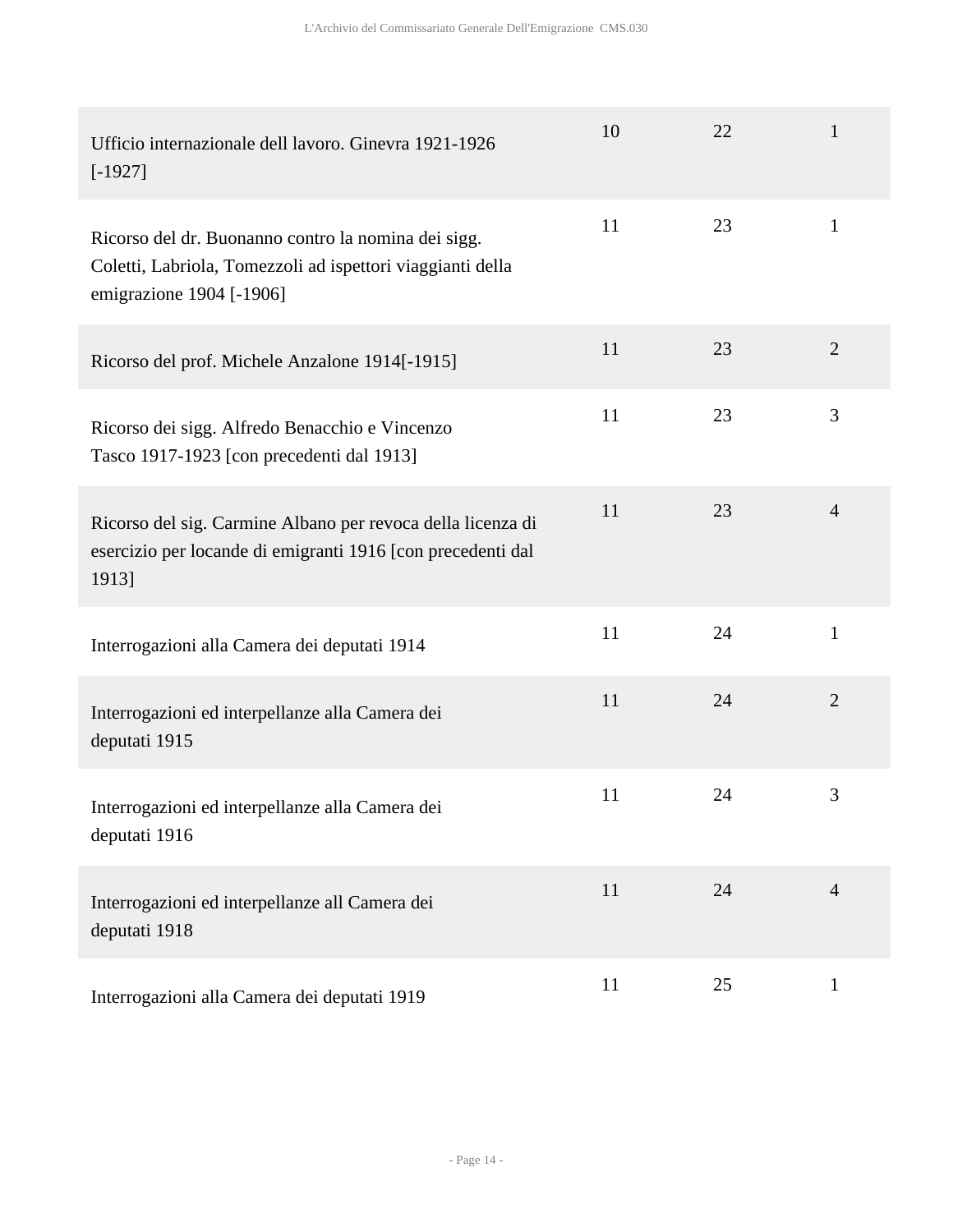| Interrogazioni alla Camera dei deputati 1921                                                                             | 11 | 25 | $\overline{2}$ |
|--------------------------------------------------------------------------------------------------------------------------|----|----|----------------|
| Interrogazioni alla Camera dei deputati 1922                                                                             | 11 | 25 | 3              |
| Interrogazioni alla Camera dei deputati 1923                                                                             | 11 | 25 | $\overline{4}$ |
| Discussioni alla Camera dei deputati in materia di<br>emigrazione 1907-1913                                              | 12 | 26 | $\mathbf{1}$   |
| Relazione parlamente sui servizi dell'emigrazione. Risposte<br>al questionario presentato dal relatore del bilancio 1919 | 12 | 26 | $\overline{2}$ |
| [Discussioni alla Camera dei deputati in materia di<br>emigrazione] 1920-1927                                            | 12 | 26 | 3              |
| Commissione parlamentare di vigilanza 1917-1918                                                                          | 12 | 27 | $\mathbf{1}$   |
| Decreto ministeriale che ha nominato una commissione pel<br>controllo temporaneo dell'emigrazione 1918                   | 12 | 27 | $\overline{2}$ |
| Ripartizione naviglio (patenti vettori francesi) 1921                                                                    | 12 | 27 | 3              |
| Monopolio del trasporto emigranti alla bandiera<br>italiana 1921                                                         | 12 | 27 | $\overline{4}$ |
| Trasporto di emigranti alla bandiera americana 1921-1922                                                                 | 12 | 27 | 5              |
| Contabilita' gestione profughi 1918-1919                                                                                 | 12 | 27 | 6              |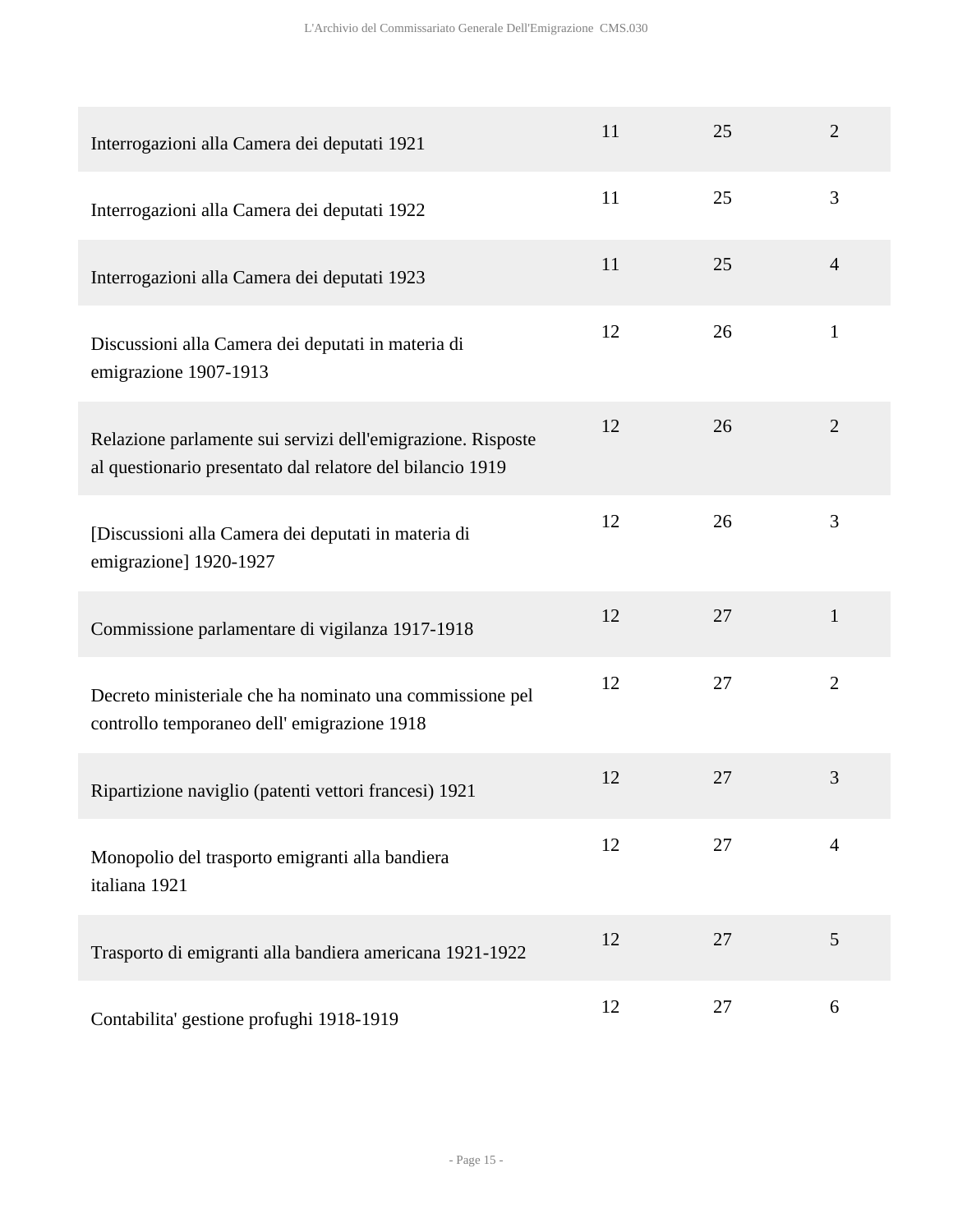| Ispezione del Tesoro ai servizi dell'emigrazione eseguita nel<br>1912 1912                      | 12 | 27 | 7              |
|-------------------------------------------------------------------------------------------------|----|----|----------------|
| Conferenze e riuioni sull'emigrazione promosse dal<br><b>CGE 1920</b>                           | 12 | 28 | $\mathbf{1}$   |
| Conferenza pei passaporti (Parigi 1920) 1920                                                    | 12 | 28 | $\overline{2}$ |
| Conferenza internazionale dei marinai(Genova 1920) 1920                                         | 12 | 28 | 3              |
| Conferenza internazionale di Genova 1920                                                        | 12 | 28 | $\overline{4}$ |
| III Congresso internazionale delle Camere di commercio<br>(Roma 1923) 1923                      | 12 | 28 | 5              |
| Conferenza internazionale dell'emigrazione e<br>dell'immigrzione (Roma) 1924 and 1925           | 12 | 28 | 6              |
| Riforma dei codici 1924 e riformaq della legislazione<br>marittma 1924                          | 12 | 28 | $\tau$         |
| Concessioni e lavori in Asia Minore (Antolia, Cilicia,<br>ecc.) 1922 [1922-1923]                | 13 | 29 |                |
| Commissione per gli studi della unione araba<br>(Rappresentante del CGE, dr. E. Fago) 1921-1922 | 13 | 29 | $\overline{2}$ |
| [Missione in Cirenaica (Unione italo-araba)] 1921-1922                                          | 13 | 29 | 3              |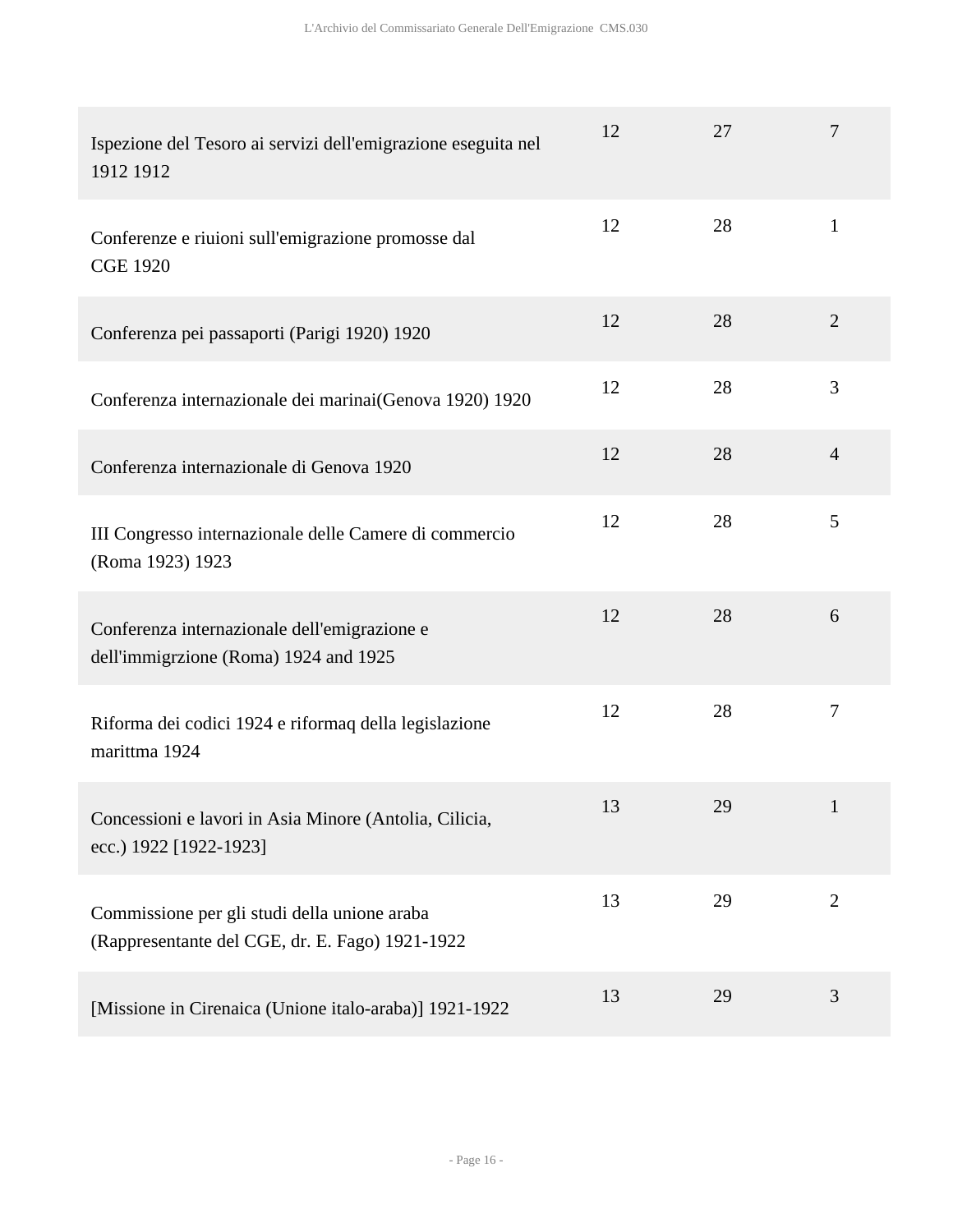| Viaggio di propganda e studio nel Canada della sig.na Italia<br>Garibaldi 1923-1924 (con docc. sino al 1926) | 13 | 29 | $\overline{4}$ |
|--------------------------------------------------------------------------------------------------------------|----|----|----------------|
| Fallimento della Banca italiana di sconto 1922 1921-1924                                                     | 13 | 29 | 5              |
| Opera Bonomelli per l'assistenza degli italiani emigrati<br>all'estero (1923-1924-1925-1926) 1920-1926       | 13 | 29 | 6              |
| INCILE (1921-1922) 1920-1927                                                                                 | 13 | 30 | $\mathbf{1}$   |
| Colonizzazione in Somalia 1920                                                                               | 13 | 30 | $\overline{2}$ |
| Colonizzazione terreni Franceschini in Argentina 1917                                                        | 13 | 30 | 3              |
| Rapporti inviati dall'ispettore viaggiante Silvio Coletti.<br>Missione al Brasile 1905-1908                  | 14 | 31 | $\mathbf{1}$   |
| Nuova missione al Brasile del sig. Coletti [1907-] 1908                                                      | 14 | 31 | $\overline{2}$ |
| Missione dell'ispettore Tomezzoli al Brasile 1908-1910                                                       | 14 | 31 | 3              |
| Progetti di trattati e linea di navigazione col<br>Brasile[1913-] 1910-1911                                  | 14 | 31 | 4              |
| Prefettura di Parma 1940-1945                                                                                | 14 | 32 | $\mathbf{1}$   |
| Prefettura di Palermo 1939-1945                                                                              | 14 | 32 | $\overline{2}$ |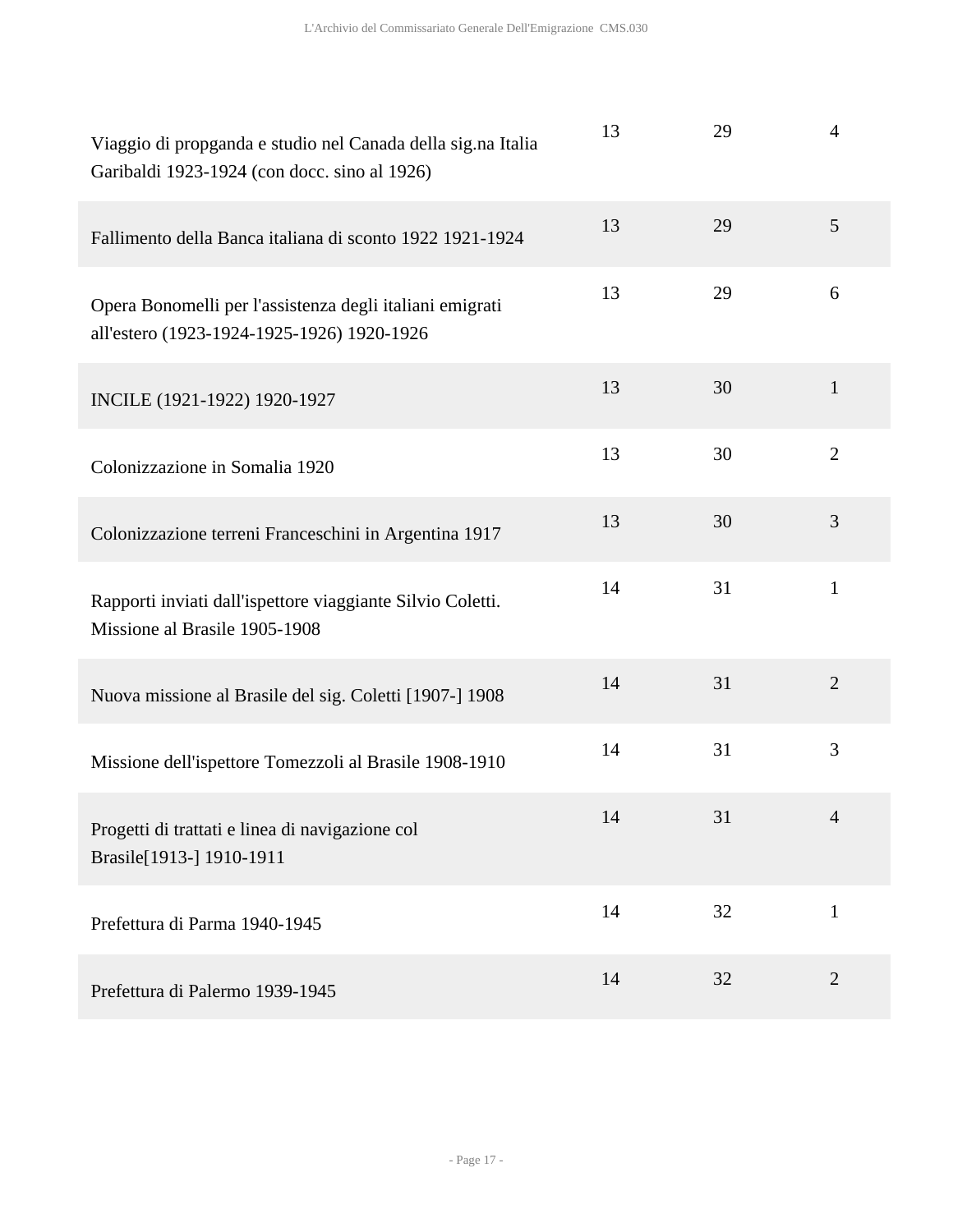| Prefettura di Pavia 1939-1945                                                                                                              | 14 | 32 | 3                |
|--------------------------------------------------------------------------------------------------------------------------------------------|----|----|------------------|
| [Prefettura] di Pesaro-Urbino 1939-1944                                                                                                    | 14 | 32 | $\overline{4}$   |
| Prefettura di Perugia 1939-1946                                                                                                            | 14 | 32 | 5                |
| Prefettura di Ravenna 1939-1946                                                                                                            | 14 | 32 | 6                |
| Elenchi di mandati trasmessi alla Ragioneria centrale dal la<br>Commissione permanente per il rimpatrio degli italiani all'<br>estero 1942 | 14 | 32 | $\boldsymbol{7}$ |
| Legge restrittiva americana per l'immigrazione. Tendenze,<br>prposte, rapporti 1923-1924                                                   | 15 | 33 | $\mathbf{1}$     |
| Proposte per facilitare l'ingresso degli emigranti nel<br>Canada 1922-1923 [-1924]                                                         | 15 | 33 | $\overline{2}$   |
| Carte di libera circolazione 1917                                                                                                          | 15 | 34 | $\mathbf{1}$     |
| [Circolari e disposizioni dell' amministrazione delle<br>FF. SS. sulle richieste di liretti ferroviari e viaggi e<br>riduzione] 1909-1917  | 15 | 34 | $\overline{2}$   |
| Richieste di libretti ferroviari 1920-1921                                                                                                 | 15 | 34 | 3                |
| Richieste di libretti ferroviari 1922 [con precedenti del<br>1921]                                                                         | 15 | 34 | $\overline{4}$   |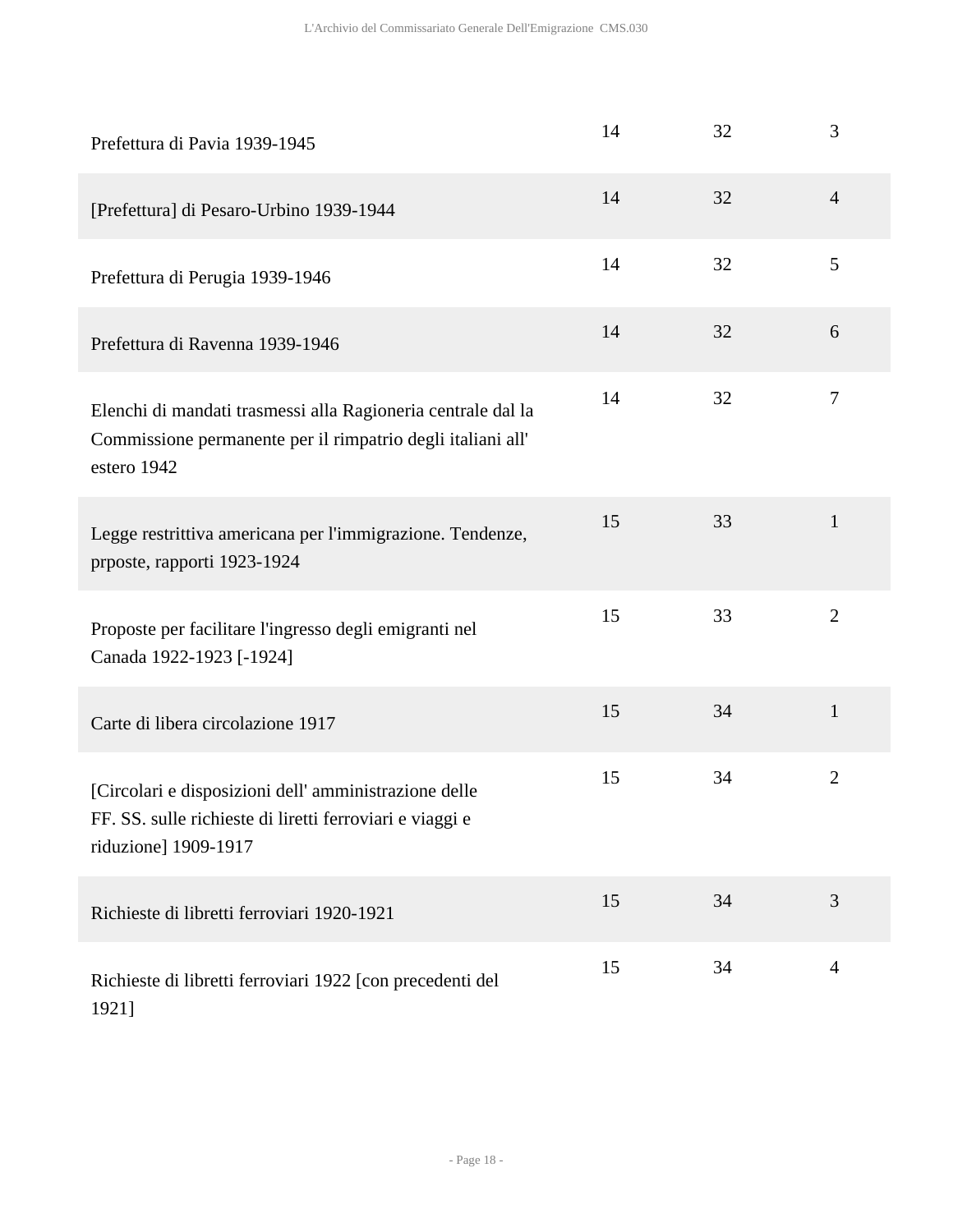| Richieste di liretti ferroviari 1923                                                                     | 15 | 34 | 5              |
|----------------------------------------------------------------------------------------------------------|----|----|----------------|
| Richieste e concessioni ferroviarie 1924                                                                 | 15 | 34 | 6              |
| Richieste [e concssioni] ferroviarie 1925 [con precedenti<br>dal 1921]                                   | 15 | 34 | $\overline{7}$ |
| Concorso a tre posti di ispettore viaggiante per<br>l'emigrazione 1903-1904                              | 16 | 35 | $\mathbf{1}$   |
| Concorso per il posto di commissario dell'<br>emigrazione 1906                                           | 16 | 36 | $\mathbf{1}$   |
| Concorso per un posto di commissario 1914-1915                                                           | 16 | 36 | $\overline{2}$ |
| Concorso per i posti di ispettore per l'interno e di primo<br>segretario 1911 [con docc. del 1912]       | 16 | 37 | $\mathbf{1}$   |
| Concorso a tre posti di ragioniere 1911                                                                  | 16 | 38 | $\mathbf{1}$   |
| Concorso nella carriera di ragioneria 1920                                                               | 16 | 38 | $\overline{2}$ |
| Concorso a due posti di vice-segretario di ragioneria 1926                                               | 16 | 38 | 3              |
| Concorso ai posti di primo segretario di ragioneria 1926                                                 | 16 | 38 | $\overline{4}$ |
| Concorso per esami al posto di segretario di terza classe.<br>Verbali della commisione esaminatrice 1911 | 16 | 39 | $\mathbf{1}$   |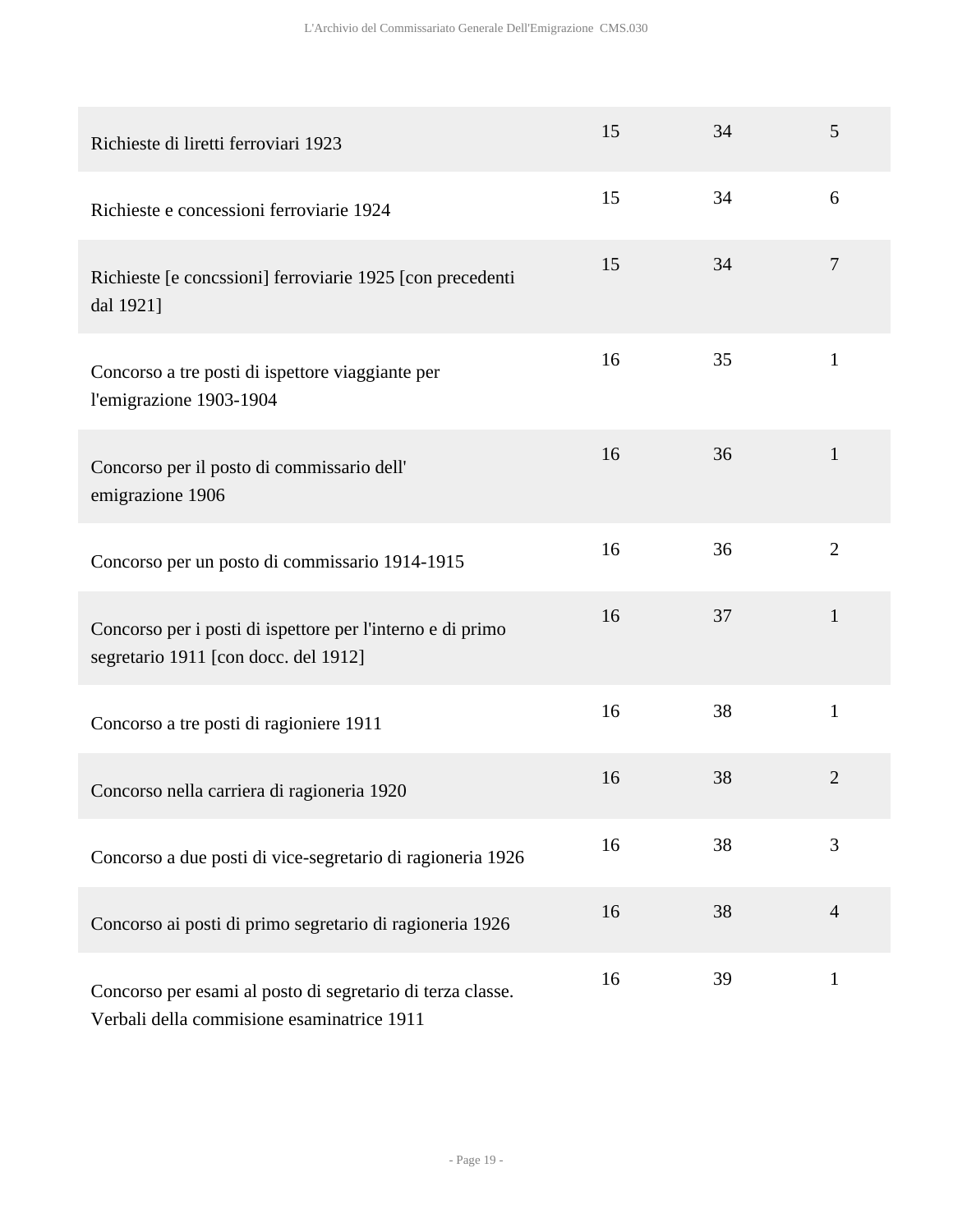| Esame di idoneita' al grado di primo segretario di seconda<br>classe 1914                                     | 16 | 39 | $\overline{2}$ |
|---------------------------------------------------------------------------------------------------------------|----|----|----------------|
| Concorso ai posti di consigliere aggiunto e segretario nei<br>ruoli del CGE 1920                              | 17 | 40 | $\mathbf{1}$   |
| Concorsi vari 1920                                                                                            | 17 | 40 | $\overline{2}$ |
| Pratiche dei concorrenti al posto di segretario aggiunto, di<br>cui sopra [b.40], dalla lettera A alla L 1920 | 17 | 41 | $\mathbf{1}$   |
| Concorso al posto di consigliere di seconda classe 1926                                                       | 17 | 42 | $\mathbf{1}$   |
| Concorso al posto di vice-consigliere dell'<br>emigrazione 1926                                               | 17 | 42 | $\overline{2}$ |
| Concorso a quattro posti di vice-segretario<br>amministrativo 1926-1927                                       | 17 | 43 | $\mathbf{1}$   |
| Concorso a dieci posti di alunno d'ordine nei ruoli del<br><b>CGE 1926</b>                                    | 18 | 44 | $\mathbf{1}$   |
| Abolizione delle giurisdizioni speciali previste dalla legge<br>sull'emigrazione 1929                         | 18 | 45 | $\mathbf{1}$   |
| Inchiesta a carico del comm. R. Carcione Fioravante di<br>Palermo 1928 [-1931]                                | 18 | 45 | $\overline{2}$ |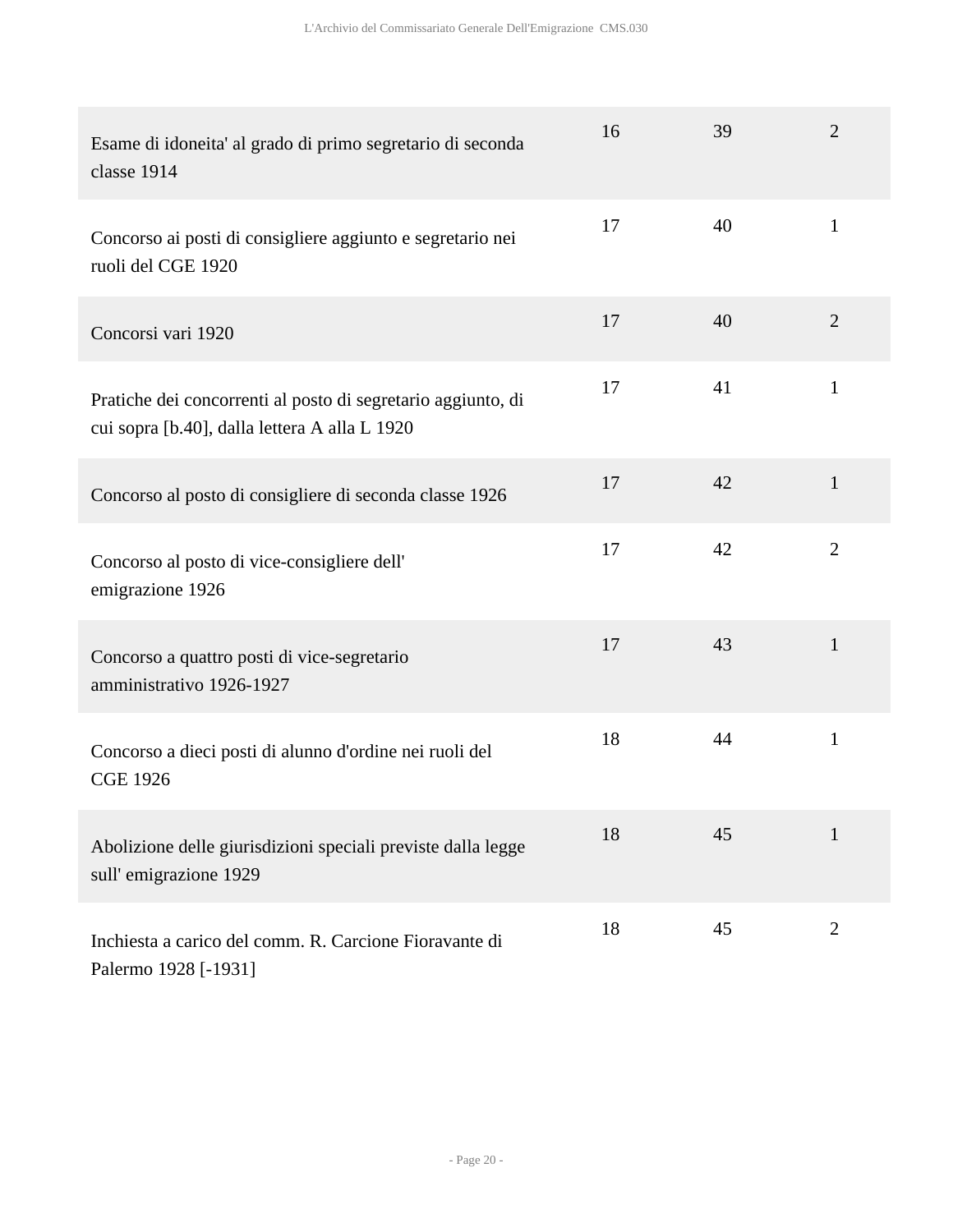| Inchiesta a carico del comm. Vilardo procuratore della C.ie<br>Fare a Palermo 1928                                                                      | 18 | 45 | 3              |
|---------------------------------------------------------------------------------------------------------------------------------------------------------|----|----|----------------|
| Procedimento penale a carico di Parmeggiani 1928 [-1929]                                                                                                | 18 | 45 | $\overline{4}$ |
| Anonimo contro il capitano Anselmo De Santis 1928                                                                                                       | 18 | 45 | 5              |
| Piazzani comm. Adolfo. Sua attivita' come direttore<br>degli uffici di Torino e Bardonecchia. Suo richiamo a<br>Roma [1925-] 1928                       | 18 | 45 | 6              |
| Procediamento panale a carico del comm. Moltke<br>Fazzani 1928                                                                                          | 18 | 45 | 7              |
| Procedimento penale a carico dell'avv. Francesco<br>Marsilli 1928                                                                                       | 18 | 45 | 8              |
| Inchiesta per denunzie a carico di immpiegati dell'<br>ispettorato dell'emigrazione in Genova, Di Tizio Antonio,<br>La Salandra cav. Oscar [1929-] 1930 | 18 | 45 | 9              |
| Denunzia del rag. De Cesare contro l'avv. Emidio<br>Rocchetti 1931                                                                                      | 18 | 45 | 10             |
| Granito Umberto, usciere presso l'ispettorato di Palermo.<br>Arrestato per truffa, inchiesta e denuncia all'autorita'<br>giudiziaria 1931 [-1932]       | 18 | 45 | 11             |